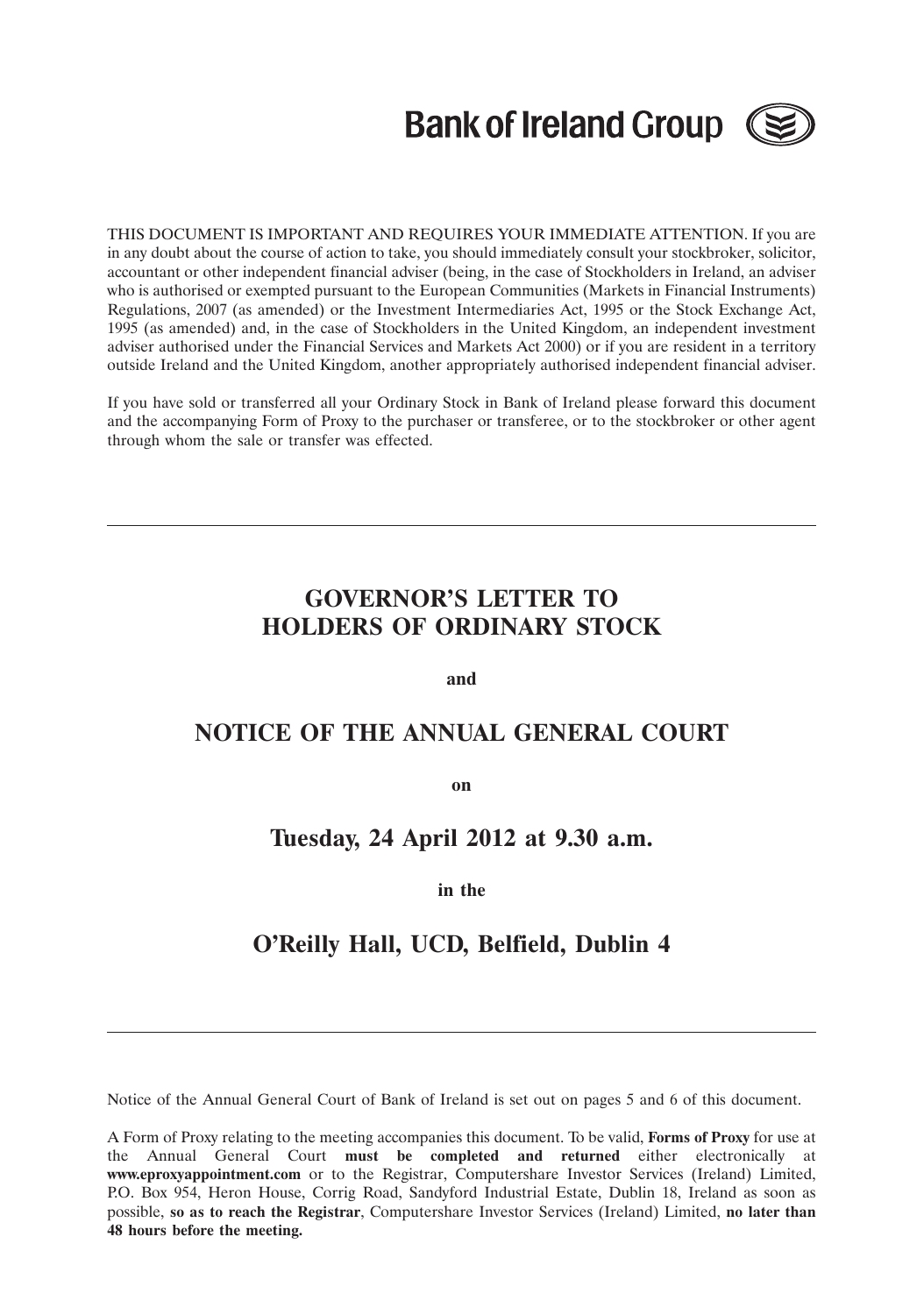

#### Governor

Head Office 40 Mespil Road Dublin 4

15 March 2012

Dear Stockholder,

Notice of the Annual General Court (''AGC'') to be held at 9.30 a.m. on Tuesday, 24 April 2012, at the O'Reilly Hall, UCD, Belfield, Dublin 4 is set out on pages 5 and 6 of this document.

The Court of Directors (the ''Court'') is recommending for your approval all the resolutions that will be proposed at the meeting. I will comment on the resolutions as follows:

**Resolution 1** is to receive the Report of the Directors and the Accounts for the year ended 31 December 2011.

**Resolution 2** is to receive the Report on Directors' Remuneration as set out on pages 157 to 169 of the Annual Report for the year ended 31 December 2011.

**Items 3(i) and (ii)** relate to the election and the re-election of Directors as outlined below, each by separate resolution.

In accordance with best practice in relation to the re-election of Directors and subject to the Bank's Bye-Laws, all Directors are retiring at the AGC, with the exception of Tom Considine and Joe Walsh, who were nominated to the Court by the Minister for Finance.

Jerome Kennedy is not offering himself for re-election and will retire from the Court at the conclusion of the AGC. The following Directors, being eligible, are offering themselves for election: Kent Atkinson, Patrick Butler, Patrick Haren, Andrew Keating and Patrick Mulvihill and the following Directors, being eligible, are offering themselves for re-election: Pat Molloy, Richie Boucher, Patrick Kennedy and Patrick O'Sullivan.

A biographical note in respect of each Director standing for election or re-election is contained on pages 149 to 155 in the Annual Report.

Following evaluation, the Court has concluded that each Director standing for re-election makes a valued contribution to the deliberations of the Court, continues to be effective and demonstrates continuing commitment to the role.

**Resolution 4** seeks the usual authority from Stockholders to enable the Directors to determine the remuneration of the auditors.

Apart from the ordinary business outlined above, there are five items of special business as follows:

#### **Resolution 5 – Renewal of authority to re-issue units of stock**

Resolution 5 seeks to determine the re-issue price range at which stock purchased and held as treasury stock may subsequently be re-issued off-market. In accordance with Bye-Law 41, the re-issue price of treasury stock for the purposes of any employee stock scheme will be the price provided for in such scheme and the re-issue price in all other circumstances will be in the range 95% to 120% of the average closing price of the stock on the Irish Stock Exchange for the five business days immediately preceding the day on which the stock is re-issued.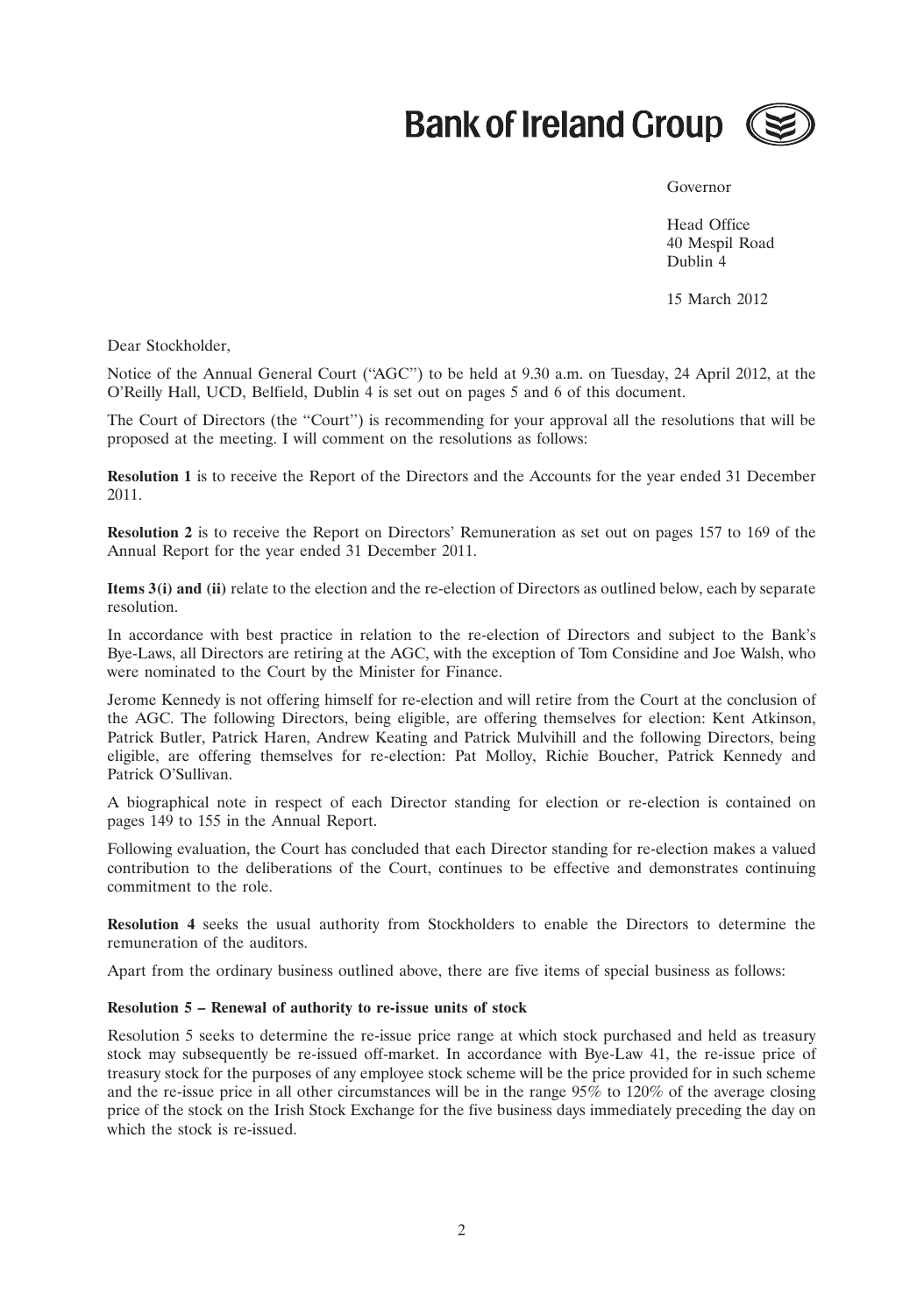#### **Resolution 6 and Resolution 7 – Renewal of authority to allot Ordinary Stock on a non-pre-emptive basis**

Under resolution 6, the Directors are seeking authority to allot up to the equivalent of 5% of the issued Ordinary Stock *for cash* on a non-pre-emptive basis (i.e. other than on a pro rata basis to Stockholders). This approximates to a nominal amount of  $E$ 75 million.

Under resolution 7, the Directors are seeking a general authority to allot and issue Ordinary Stock *otherwise than for cash*. This authority shall be for a nominal amount not exceeding, at the date of the passing of the resolution, the lesser of 10% of the issued Ordinary Stock or the authorised but unissued Ordinary Stock in the capital of the Bank.

As a result of the passing of these resolutions, Stockholders will have granted two distinct and separate authorisations empowering the Directors to allot and issue Ordinary Stock on a non-pre-emptive basis.

The authorities being sought will remain in force until 23 July 2013 or the date of the AGC in 2013, whichever is the earlier. **There are currently no plans to issue any Ordinary Stock on foot of either of these authorisations.**

#### **Resolution 8 – Renewal of authority to call an Extraordinary General Court on 14 clear days' notice for the passing of an ordinary resolution**

Resolution 8, if passed, will maintain the existing authority in the Bye-Laws which permits the Bank to convene an Extraordinary General Court on 14 clear days' notice in writing, where the purpose of the meeting is to consider an ordinary resolution.

#### **Resolution 9 – Deletion of Bye-Law 76(a)**

Stockholders will be aware that the membership of the Court of Directors has changed significantly in the past year, such that 4 Directors of the 9 Directors presenting themselves for election or re-election are resident outside the State. Additionally, on foot of the Bank's significant capital-raising activity in 2011 and subsequent market transactions, there are many new investors in the Bank, with major representation from the US, Canada and other market centres, in addition to our Irish investors.

The current Bye-Law 76(a) imposes restraints on the residency of the Governor, Deputy Governor and Directors, such that the Governor or Deputy Governor and a majority of the other Directors are required to be resident in the State. These protective measures and restraints survive from an earlier period of the Bank's history when the Bank enjoyed certain special characteristics and protections by reason of its status as banker to the Government. The Directors believe that these protective measures are no longer relevant or appropriate; markets have changed materially, there is no equivalent restriction on the residency of directors under Irish company law and the model articles for a public limited company set out in the Companies Act, 1963 do not contain any similar restriction.

Accordingly, the Directors propose in resolution 9 to delete Bye-Law 76(a) and renumber Bye-Law 76(b), Bye-Law 76(c) and Bye-Law 76(d) as Bye-Law 76(a), Bye-Law 76(b) and Bye-Law 76(c) respectively. The effect of the deletion of Bye-Law 76(a) is that there will be no restriction on the residency of Directors of the Bank.

#### **Recommendation**

The Directors believe that the above resolutions proposed to the AGC are in the best interests of the Bank and its Stockholders as a whole and accordingly recommend that you vote in favour of them, as they intend to do in respect of their own beneficial holdings amounting to 3,883,423 units of Ordinary Stock.

#### **Action to be taken**

You will find a Form of Proxy accompanying this document for use in connection with the AGC. The Form of Proxy (together with any power of attorney or other authority under which it is executed, or a notarially certified copy thereof) should be completed and returned as soon as possible to the Registrar, Computershare Investor Services (Ireland) Limited, P.O. Box 954, Heron House, Corrig Road, Sandyford Industrial Estate, Dublin 18, Ireland or by submitting your proxy details electronically at www.eproxyappointment.com and in any event, in order to be valid, so as to arrive not later than 9.30 a.m. on Sunday, 22 April 2012. Stockholders voting electronically will need their 5-digit PIN Number, Stockholder Reference Number and the Control Number, which are all printed on the enclosed Form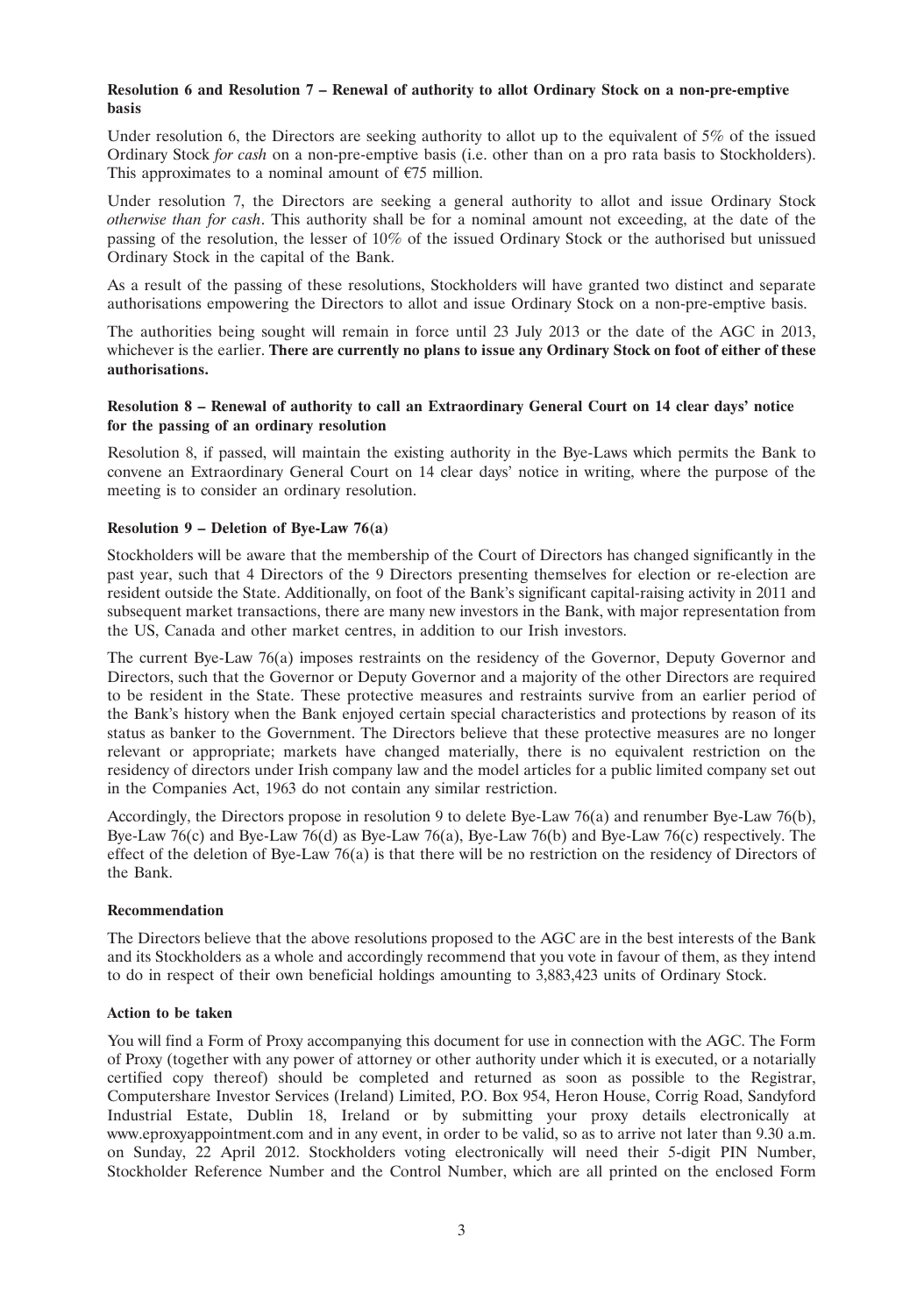of Proxy. The appointment of a proxy will not preclude a Stockholder from attending and voting in person at the AGC.

If you would like to submit a question in advance of the AGC, please send it by email to **agcquestions@boi.com** or send it in writing with your Form of Proxy to the Registrar by no later than four days in advance of the AGC. I will respond to questions raised when the item of business to which they relate is under consideration by the meeting. Any other questions submitted, that are not relevant to the meeting, will be responded to subsequently by an appropriate executive.

Finally, in the interests of protecting the environment and promoting efficiency in our company, I would ask you to consider electing, through our Registrar at www.computershare.com/ie/ecomms, to receive your Stockholder documentation on-line as soon as it is published on our website. As well as being speedier and less bulky, you can access some or all of the information at your convenience.

**If you wish to attend the Annual General Court, please detach your Attendance Card from your Form of Proxy and bring it with you to the meeting.**

Yours sincerely,

Moy

**Patrick J Molloy** Governor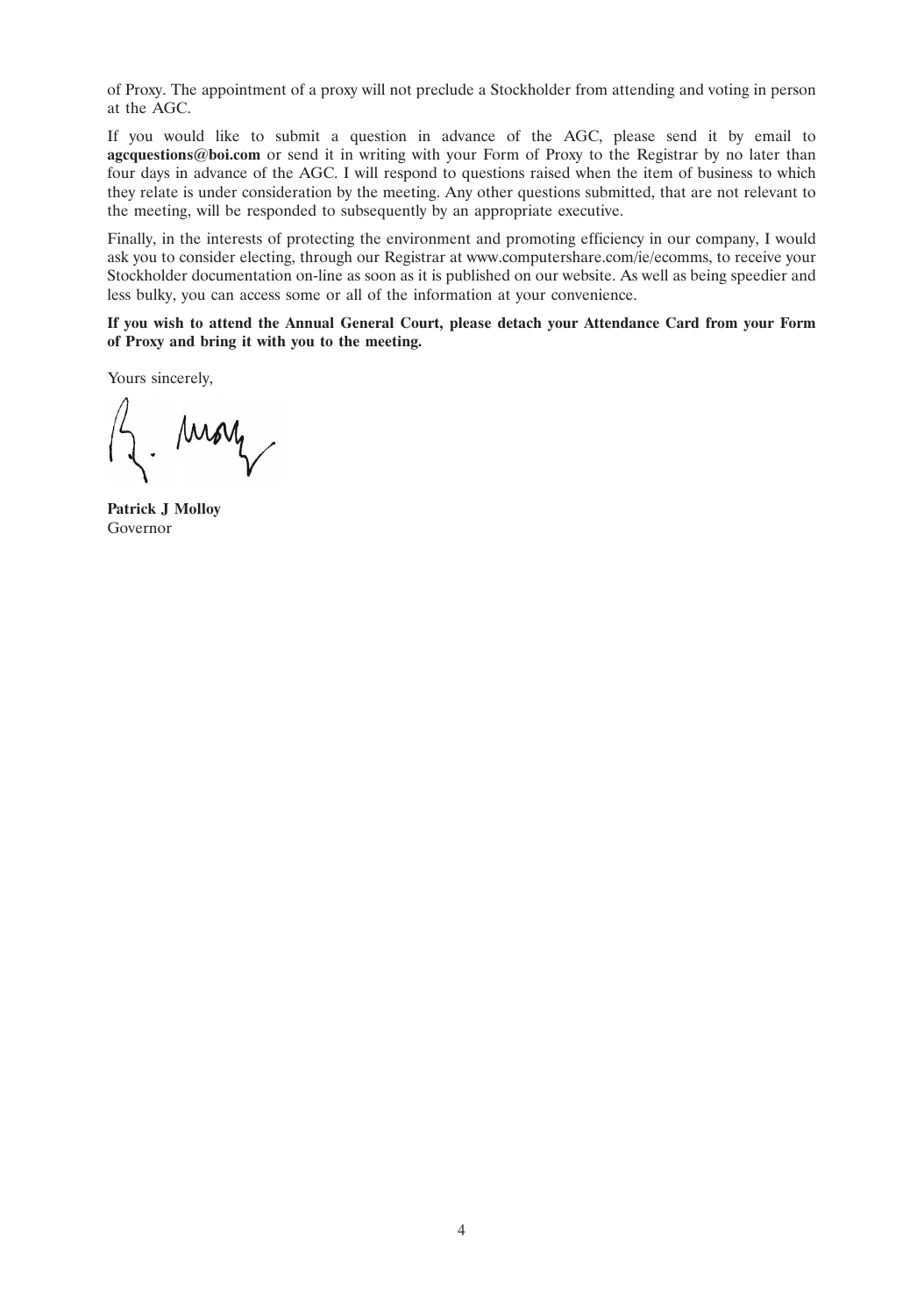#### **NOTICE OF THE ANNUAL GENERAL COURT**

**NOTICE IS HEREBY GIVEN that the Annual General Court of The Governor and Company of the Bank of Ireland (the ''Bank'') will be held on Tuesday, 24 April 2012, at 9.30 a.m. in the O'Reilly Hall, University College Dublin, Belfield, Dublin 4, Ireland, for the following purposes:-**

#### **Ordinary Business**

- 1. To receive the Report of the Directors and the Accounts for the year ended 31 December 2011.
- 2. To receive the Report on Directors' Remuneration for the year ended 31 December 2011.
- 3. (i) To elect the following Directors, by separate resolutions:
	- (a) Kent Atkinson (d) Andrew Keating
	- (b) Patrick Butler (e) Patrick Mulvihill
	- (c) Patrick Haren
	- (ii) To re-elect the following Directors, by separate resolutions:
		- (a) Pat Molloy (b) Richie Boucher (c) Patrick Kennedy (c) Patrick Kennedy (d) Patrick O'Sulliva
			- (d) Patrick O'Sullivan

*Biographical information in respect of each Director is provided on pages 149 to 155 in the Annual Report. Please also refer to the Governor's Letter to Stockholders.*

4. To authorise the Directors to determine the remuneration of the auditors.

#### **Special Business**

5. To consider and, if thought fit, pass the following resolution as a special resolution:-

''THAT, for the purposes of Section 209 of the Companies Act, 1990 (the ''1990 Act''), the re-issue price range at which any units of treasury stock for the time being held by the Bank may be re-issued off-market shall be determined in accordance with Bye-Law 41 of the Bye-Laws of the Bank.

This resolution shall take effect and the authority hereby conferred shall be effective immediately and shall expire at the close of business on the earlier of the date of the next Annual General Court of the Bank after the passing of this resolution or 23 October 2013 unless previously varied or renewed in accordance with the provisions of Section 209 of the 1990 Act.''

6. To consider and, if thought fit, pass the following resolution as an ordinary resolution:-

''THAT the Directors be and are hereby generally empowered to issue, allot, grant options over or otherwise dispose of Ordinary Stock of the Bank on a non-pre-emptive basis for cash (including the issue of securities convertible into Ordinary Stock) or to agree to do any of the foregoing acts;

PROVIDED THAT the power conferred by this resolution shall:

- (i) be limited to the issue, allotment, grant of options over or other disposal of Ordinary Stock of a nominal amount of  $E$ 75 million; and
- (ii) expire on 23 July 2013 or on the date of the Annual General Court of the Bank in 2013, whichever is the earlier; and

PROVIDED FURTHER THAT any Ordinary Stock which may be issued pursuant to any employee stock issue or stock option scheme approved by a General Court shall be disregarded for the purpose of both the maximum limit and the expiry date set out above.''

7. To consider and, if thought fit, pass the following resolution as an ordinary resolution:-

''THAT the Directors be and are hereby generally empowered to issue, allot, grant options over or otherwise dispose of Ordinary Stock of the Bank on a non-pre-emptive basis otherwise than for cash (including the issue of securities convertible into Ordinary Stock) or to agree to do any of the foregoing acts;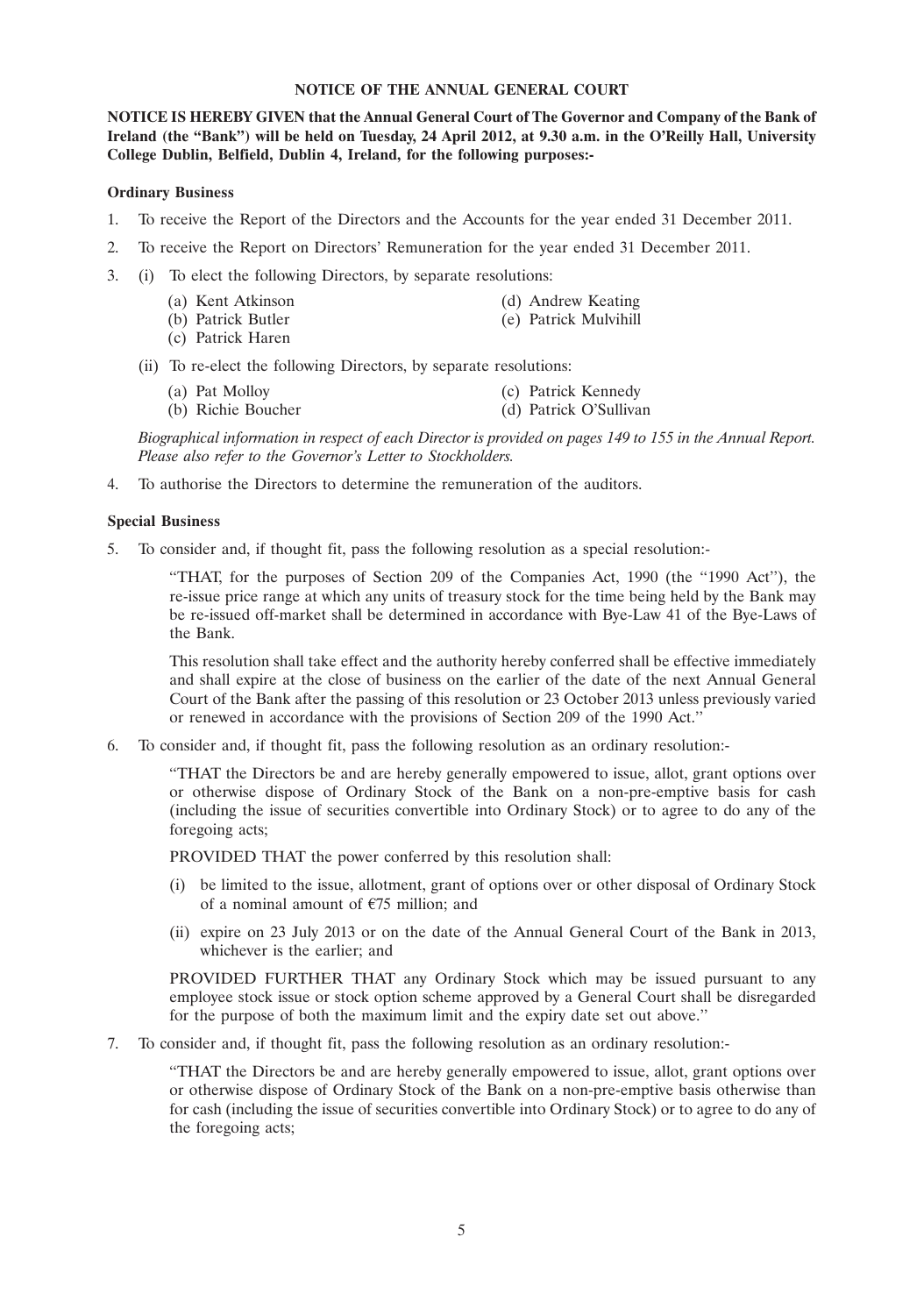PROVIDED THAT the power conferred by this resolution shall:

- (i) be limited to the issue, allotment, grant of options over or other disposal of Ordinary Stock of a nominal amount, at the date of the passing of the resolution, of the lesser of (a) 10% of the issued Ordinary Stock or (b) the authorised but unissued Ordinary Stock in the capital of the Bank; and
- (ii) expire on 23 July 2013 or on the date of the Annual General Court of the Bank in 2013, whichever is the earlier; and

PROVIDED FURTHER THAT any Ordinary Stock which may be issued pursuant to any employee stock issue or stock option scheme approved by a General Court shall be disregarded for the purpose of both the maximum limit and the expiry date set out above.''

8. To consider and, if thought fit, pass the following resolution as a special resolution:-

''THAT a General Court, other than an Annual General Court and other than a General Court called for the passing of a special resolution, may be called by not less than 14 clear days' notice in writing.''

9. To consider and, if thought fit, pass the following as a special resolution:

"THAT Bye-Law 76(a) be deleted and that Bye-Law 76(b), Bye-Law 76(c) and Bye-Law 76(d) be re-designated as Bye-Law 76(a), Bye-Law 76(b) and Bye-Law 76(c) respectively''

**By Order Helen Nolan, Secretary Bank of Ireland Head Office 40 Mespil Road**

**15 March 2012**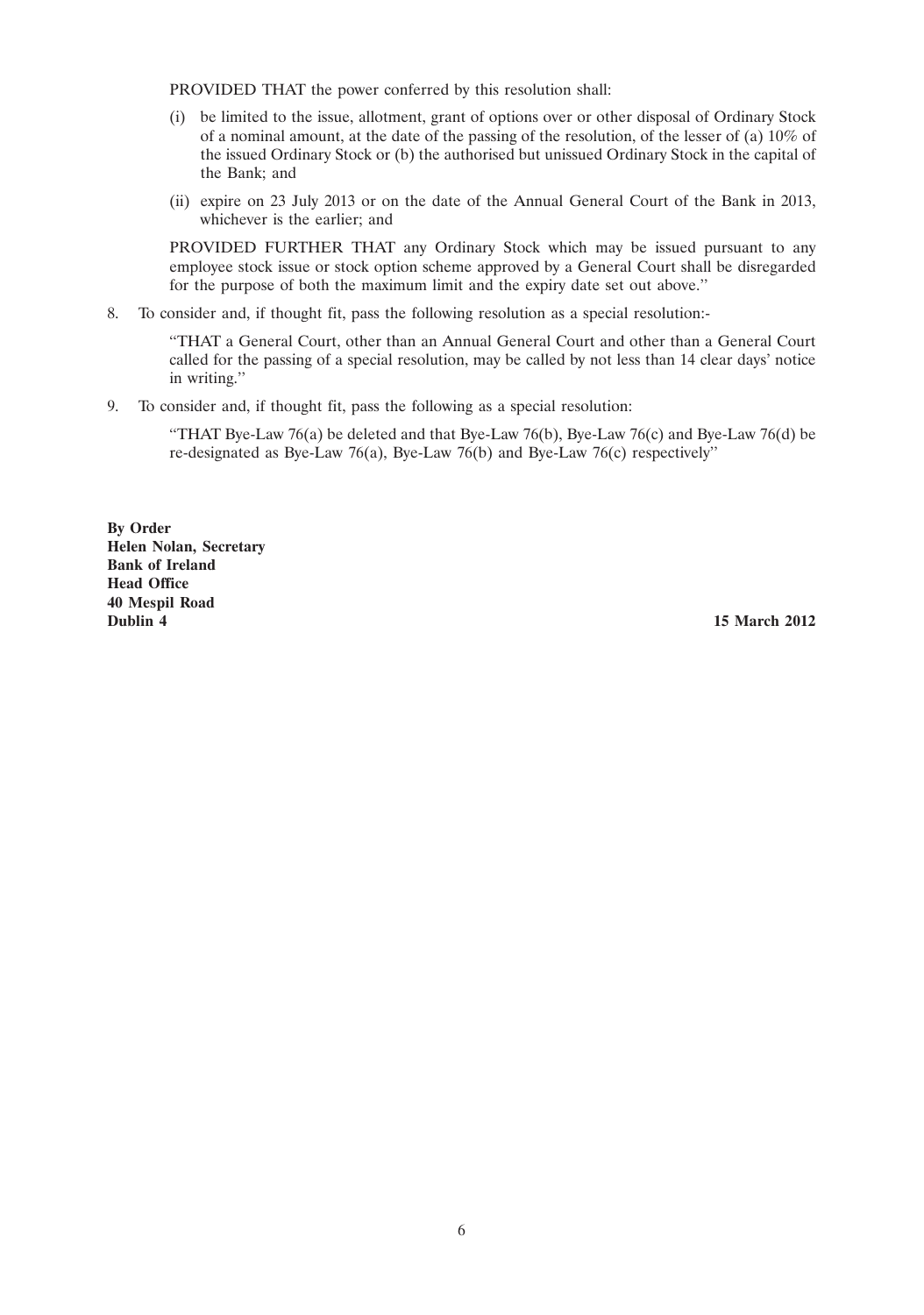#### **Notes**

#### **Entitlement to attend and vote**

- 1. Only those Stockholders who are holders of fully paid units of capital stock of the Bank and are registered on the Bank's register of members at:
	- 6 p.m. on 22 April 2012 (being the record date specified by the Bank for eligibility for voting pursuant to section 134A of the Companies Act 1963 and Regulation 14 of the Companies Act 1990 (Uncertificated Securities) Regulations, 1996); or
	- if the Annual General Court is adjourned, at 6 p.m. on the day two days prior to the adjourned Annual General Court,

shall be entitled to participate and vote at the Annual General Court.

#### **Website giving information regarding the Annual General Court**

2. Information regarding the Annual General Court, including the information required by section 133A(4) of the Companies Act, 1963, is available from www.bankofireland.com/investor.

#### **Attending in person**

3. The Annual General Court will be held at 9.30 a.m. If you wish to attend the Annual General Court in person, you are recommended to attend at least 15 minutes before the time appointed for holding of the Annual General Court to allow time for registration. Please bring the Attendance Card attached to your Form of Proxy and present it at the Stockholder registration desk before the commencement of the Annual General Court.

#### **Electronic Participation**

4. Stockholders can appoint a proxy and give voting instructions electronically by logging on to the website of the Bank's Registrars, Computershare Investor Services (Ireland) Limited: www.eproxyappointment.com. Stockholders will need their 5-digit PIN Number, Stockholder Reference Number and the Control Number, which are all printed on the enclosed Form of Proxy.

#### **Voting by Corporate Representatives**

5. Any corporation sole or body corporate which is a member of the Bank may, by a document executed by or on behalf of such corporation sole or resolution of its Directors or other governing body of such body corporate, authorise such individual as it thinks fit to act as its representative at any General Court of the Bank.

Any individual so authorised shall not be entitled to appoint a proxy but shall otherwise be entitled to exercise the same powers on behalf of the corporation sole or body corporate which he represents as that representative could exercise if he were an individual member of the Bank present in person.

#### **Appointment of proxies**

- 6. A Stockholder who is entitled to attend, speak, ask questions and vote at the Annual General Court is entitled to appoint a proxy to attend, speak, ask questions and vote instead of him. A Stockholder may appoint more than one proxy to attend, speak, ask questions and vote at the Annual General Court in respect of stock held in different securities accounts. A Stockholder acting as an intermediary on behalf of one or more clients may grant a proxy to each of its clients or their nominees provided each proxy is appointed to exercise rights attached to different stock held by that Stockholder. A proxy need not be a Stockholder of the Bank. If you wish to appoint more than one proxy then please contact the Bank's Registrars, Computershare Investor Services (Ireland) Limited, on +353 1 247 5414 or via electronic means by sending an email to the Registrars at clientservices@computershare.ie.
- 7. A Form of Proxy for use by Stockholders is enclosed with this Notice of Annual General Court (or is otherwise being delivered to Stockholders). Completion of a Form of Proxy (or submission of proxy instructions electronically) will not prevent a Stockholder from attending the Annual General Court and voting in person should they wish to do so.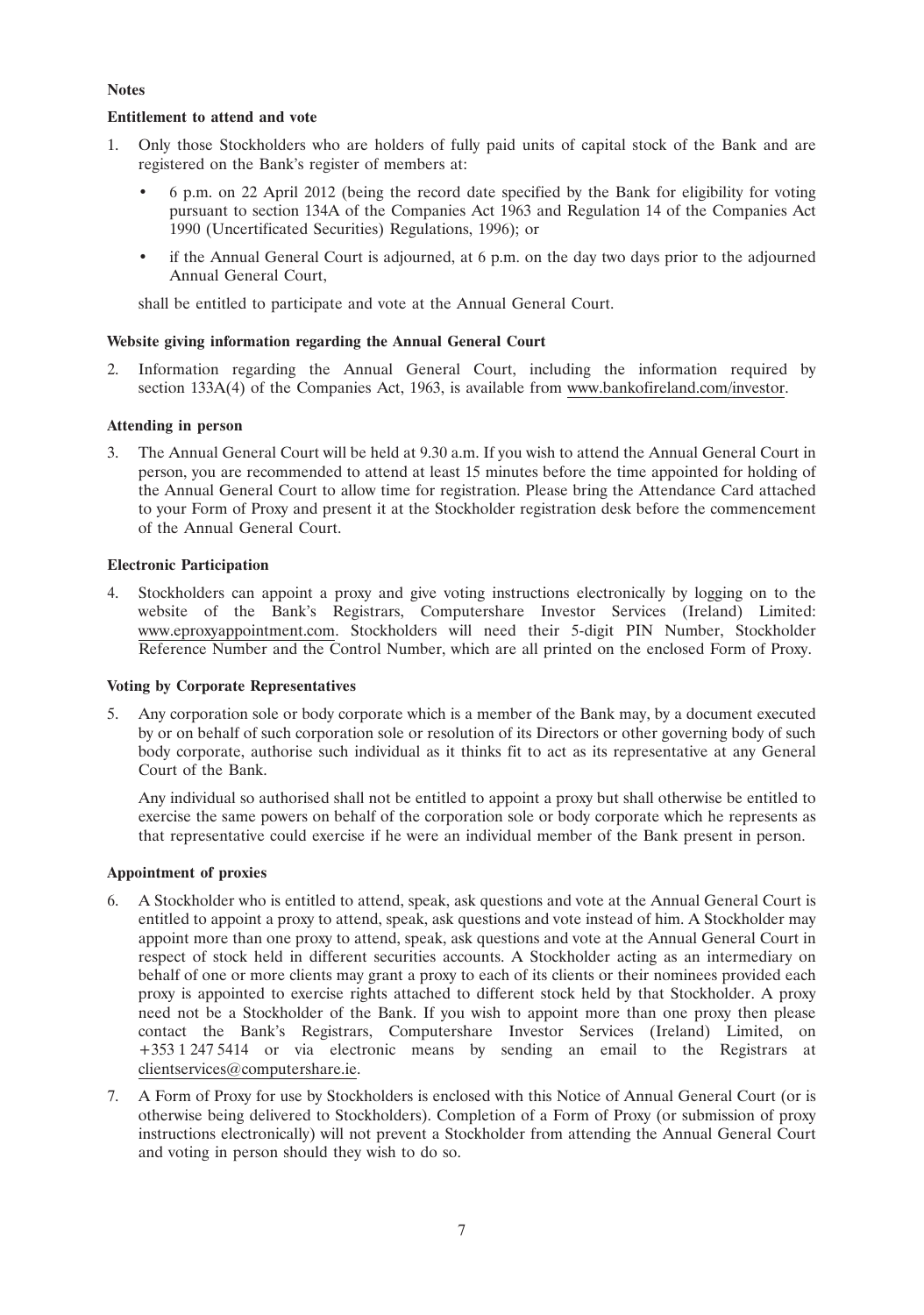#### **Completion of a Form of Proxy**

8. To be valid, a Form of Proxy and any power or other authority under which it is executed (or a duly certified copy of any such power or authority) must be lodged with the Bank's Registrars, Computershare Investor Services (Ireland) Limited, P.O. Box 954, Heron House, Corrig Road, Sandyford Industrial Estate, Dublin 18, Ireland not later than 48 hours before the Annual General Court or adjourned Annual General Court or (in the case of a poll taken otherwise than at or on the same day as the Annual General Court or adjourned Annual General Court) at least 48 hours before the taking of the poll at which it is to be used.

#### **Appointment of a proxy by a CREST Member**

- 9. CREST Members who wish to appoint a proxy or proxies by utilising the CREST electronic proxy appointment service may do so for the Annual General Court and any adjournment(s) thereof by following the procedures laid down in the CREST Manual. CREST Personal Members or other CREST Sponsored Members, and those CREST Members who have appointed a voting service provider(s) should refer to their CREST Sponsor or voting service provider(s), who will be able to take appropriate action on their behalf.
- 10. In order for a proxy appointment or instruction made by means of CREST to be valid, the appropriate CREST message (a ''CREST Proxy Instruction'') must be properly authenticated in accordance with Euroclear's specifications and must contain the information required for such instructions, as described in the CREST Manual. The message (whether it constitutes the appointment of a proxy or an amendment to the instruction given to a previously appointed proxy) must be transmitted so as to be received by the Bank's Registrars, Computershare Investor Services (Ireland) Limited, (ID Number 3RA50) by the latest time(s) for receipt of proxy appointments specified in this Notice of Annual General Court or adjourned Annual General Court. For this purpose, the time of receipt will be taken to be the time (as determined by the time stamp applied to the message by the CREST Applications Host) from which Computershare Investor Services (Ireland) Limited is able to retrieve the message by enquiry to CREST in the manner prescribed by CREST.
- 11. CREST Members and, where applicable, their CREST Sponsors or voting service providers, should note that Euroclear does not make available special procedures in CREST for any particular messages. Normal system timings and limitations will therefore apply in relation to the input of CREST Proxy Instructions. It is the responsibility of the CREST Member concerned to take (or, if the CREST Member is a CREST Personal Member or Sponsored Member or has appointed a voting service provider(s), to procure that his CREST Sponsor or voting service provider(s) take(s)) such action as shall be necessary to ensure that a message is transmitted by means of the CREST system by any particular time. In this connection, CREST Members and, where applicable, their CREST Sponsors or voting service providers are referred, in particular, to those sections of the CREST Manual concerning practical limitations of the CREST system and timings. The Bank may treat as invalid a CREST Proxy Instruction in the circumstances set out in Regulation  $35(5)(a)$  of the Companies Act, 1990 (Uncertificated Securities) Regulations, 1996.

#### **Questions at the Annual General Court**

- 12. Under section 134C of the Companies Act, 1963, the Bank must (subject to any reasonable measures the Bank may take to identify Stockholders) answer any question you ask relating to the business being dealt with at the Annual General Court unless:
	- (i) answering the question would interfere unduly with the preparation for the Annual General Court or the confidentiality and business interests of the Bank; or
	- (ii) the answer has already been given on a website in the form of an answer to a question; or
	- (iii) it appears to the Chairman of the Annual General Court that it is undesirable in the interests of the good order of the meeting that the question be answered.

#### **Submission of questions**

13. If you wish to submit a question in advance of the Annual General Court, please send your question(s) in writing by email to agcquestions@boi.com or send it in writing with your Form of Proxy to the Registrar by no later than 4 days in advance of the Annual General Court.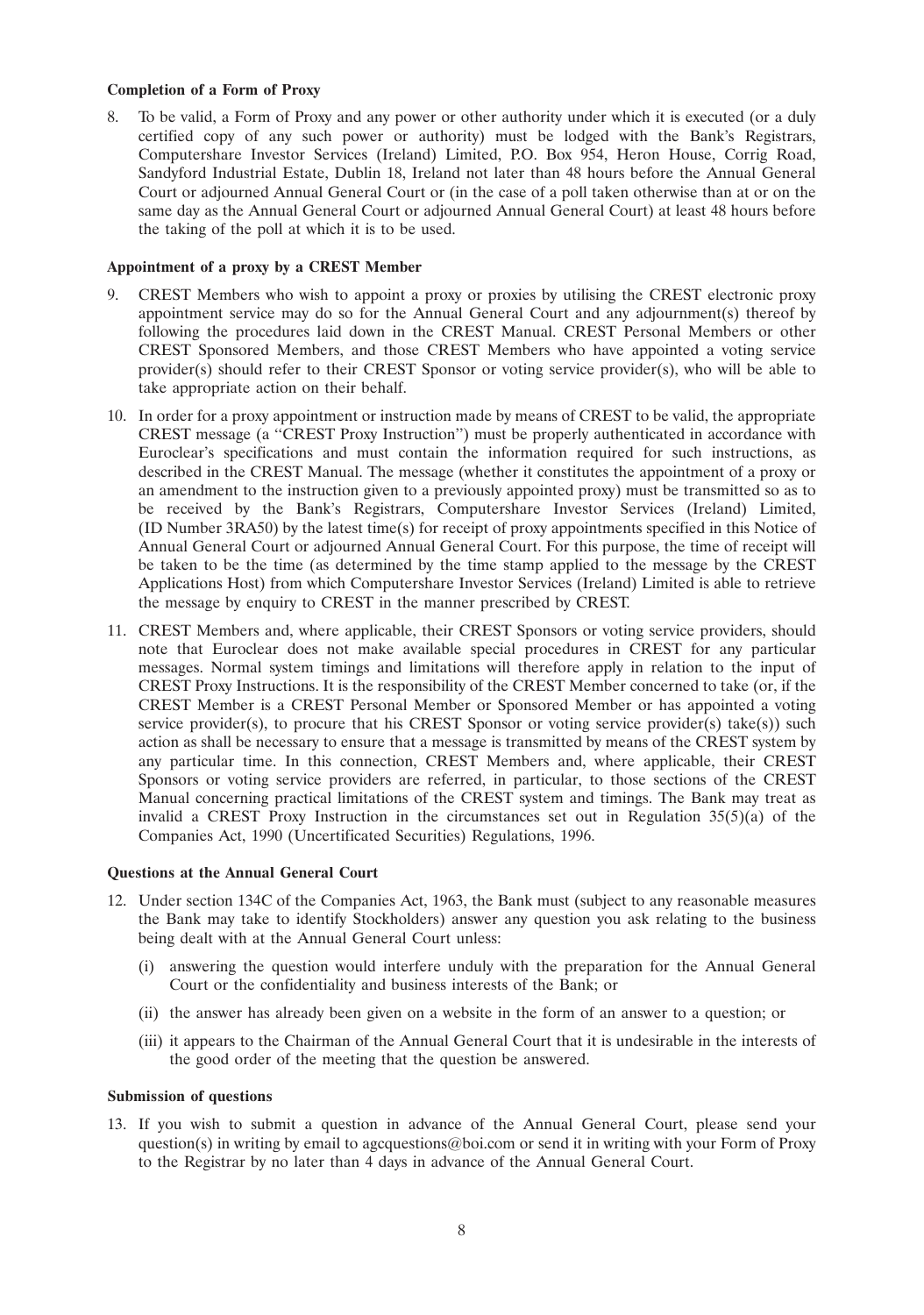#### **Stockholders' right to table draft resolutions**

- 14. Stockholders holding 3% or more of the units of Ordinary Stock may table a draft resolution for an item on the agenda in accordance with the terms of section 133B of the Companies Act, 1963, subject to any contrary provision in company law. In order to exercise this right, the full text of the draft resolution and the agenda item to which it relates (or, if supporting a draft resolution tabled by another shareholder, clearly identifying the draft resolution and agenda item which is being supported) must be received by the Secretary no later than 42 days in advance of the Annual General Court. Furthermore, Stockholders are reminded that there are provisions in company law which impose other conditions on the right of Stockholders to propose resolutions at any General Court of the Bank.
- 15. Stockholders holding 3% or more of the units of Ordinary Stock may put an item on the agenda of the AGC in accordance with Section 133B of the Companies Act, 1963. In order to exercise this right, written details of the item the Stockholders wish to have included in the Annual General Court agenda together with a written explanation as to why the item is to be included in the agenda must be received by the Secretary no later than 42 days in advance of the Annual General Court.

#### **Voting on a Poll**

16. Pursuant to Section 138 of the Companies Act, 1963 where a poll is taken at the Annual General Court, a Stockholder, present in person or by proxy, holding more than one unit of stock need not cast all his/her votes in the same way.

#### **Outstanding Stock Options**

17. As at 12 March 2012 (being the latest practicable date prior to publication of this Notice), the outstanding stock options issued by the Bank would result in the issue of 3,113,513 new units of Ordinary Stock if such stock options were to be exercised.

#### **1992 Preference Stockholders**

18. Holders of the Sterling Preference Stock and euro Preference Stock (other than the 2009 Preference Stock), although entitled to receive copies of the Annual Report and Notice of any General Court, are not entitled to attend and vote at this meeting in respect of their holding of such stock.

#### **Availability of amended Bye-Laws**

- 19. Paper copies of the amended Bye-Laws will be available for inspection at the following addresses during normal business hours on each business day from the date of this Notice up to and including the date of the Annual General Court:
	- the office of the Bank at 40 Mespil Road, Dublin 4, Ireland; and
	- the Bank's offices at Bow Bell's House, 1 Bread Street, London EC4M 9BE, England.

They will be available for inspection at O'Reilly Hall, UCD, Belfield, Dublin 4, Ireland from at least 15 minutes prior to the Annual General Court until the conclusion of that meeting.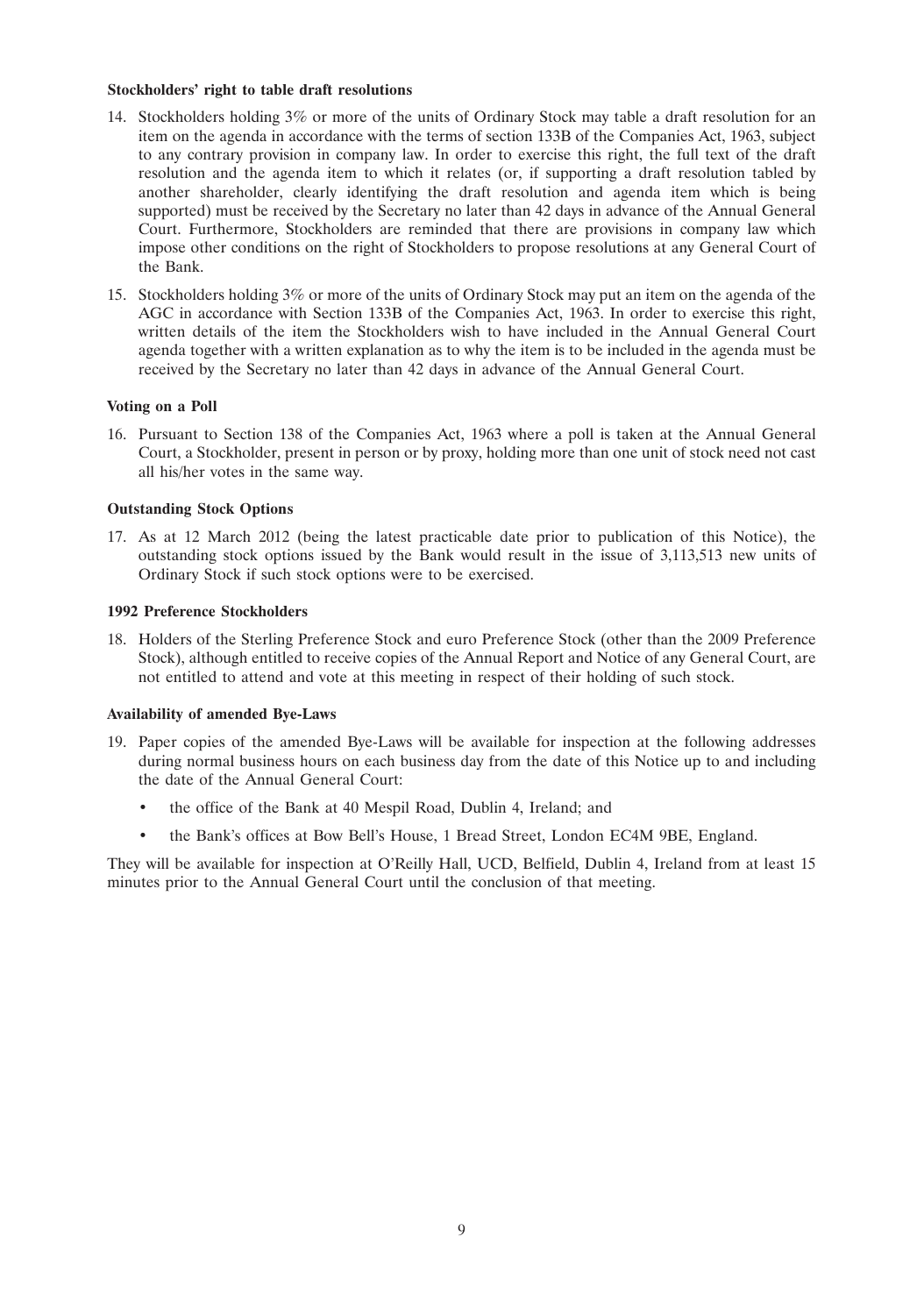#### **LOCATION MAP**

The O'Reilly Hall is situated inside the main entrance to the campus of University College Dublin, Belfield. Located four miles on the south side of Dublin city centre, the campus is accessible from the Stillorgan Dual Carriageway. Car parking is available.